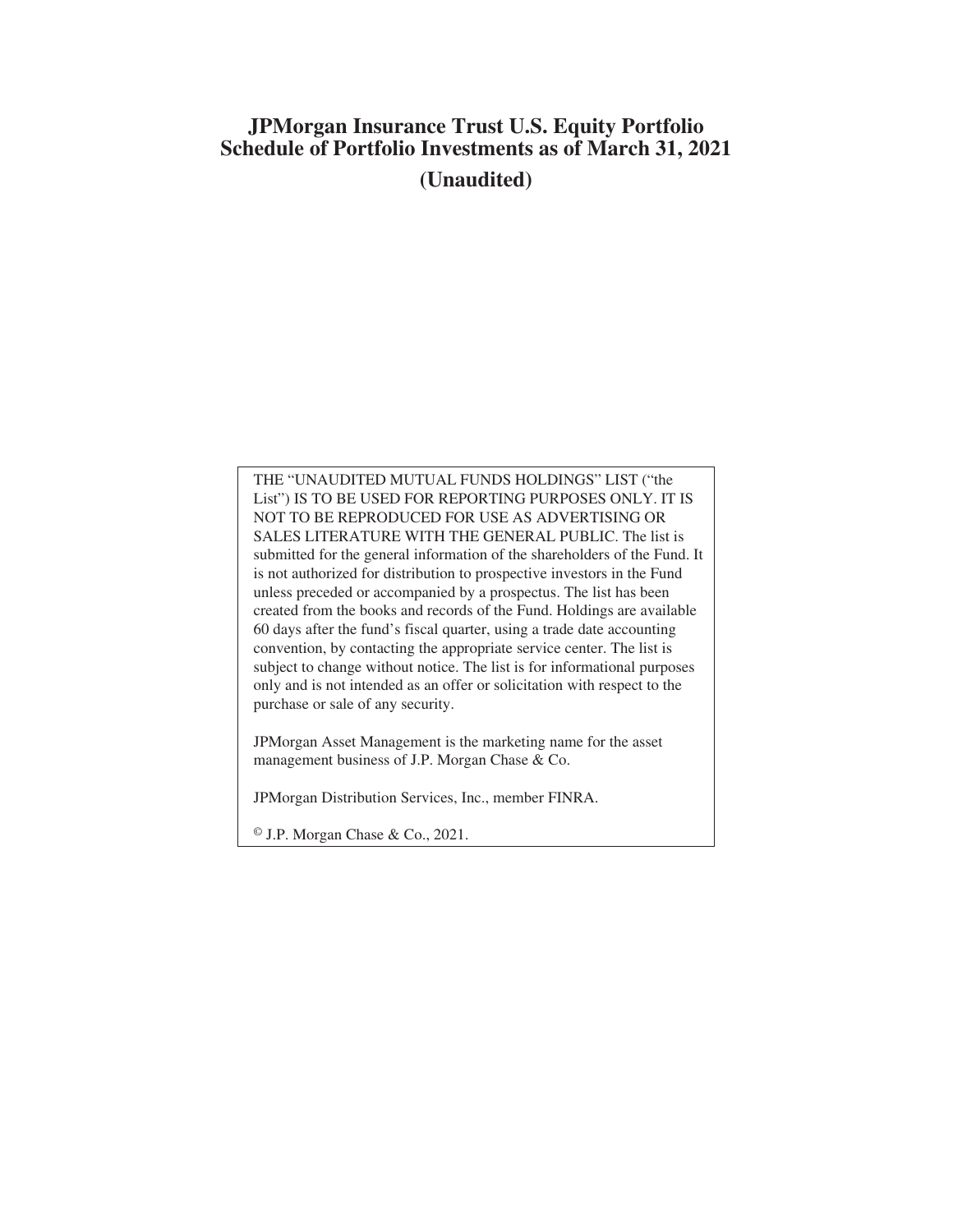## **SCHEDULE OF PORTFOLIO INVESTMENTS**

AS OF MARCH 31, 2021 (Unaudited)

| <b>Investments</b>                    | Shares (000)   | <b>Value (\$000)</b> |
|---------------------------------------|----------------|----------------------|
| <b>COMMON STOCKS - 99.0%</b>          |                |                      |
| Aerospace & Defense - 1.5%            |                |                      |
| Northrop Grumman Corp.                | $\overline{4}$ | 1,426                |
| Raytheon Technologies Corp.           | $\,$ 8 $\,$    | 655                  |
|                                       |                | 2,081                |
| Air Freight & Logistics $-0.2\%$      |                |                      |
| FedEx Corp.                           | 1              | 287                  |
| Airlines $-0.1\%$                     |                |                      |
| Southwest Airlines Co.*               | $\overline{2}$ | 127                  |
| Automobiles $-1.6\%$                  |                |                      |
| Tesla, Inc.*                          | $\overline{4}$ | 2,338                |
| Banks $-5.8\%$                        |                |                      |
| Bank of America Corp.                 | 14             | 546                  |
| Huntington Bancshares, Inc.           | 23             | 362                  |
| Regions Financial Corp.               | 29             | 601                  |
| Truist Financial Corp.                | 53             | 3,082                |
| <b>US</b> Bancorp                     | 23             | 1,248                |
| Wells Fargo & Co.                     | 61             | 2,399                |
|                                       |                | 8,238                |
| Beverages $-2.9\%$                    |                |                      |
| Coca-Cola Co. (The)                   | 56             | 2,929                |
| Constellation Brands, Inc., Class A   | 5              | 1,149                |
|                                       |                | 4,078                |
| Biotechnology $-2.8\%$                |                |                      |
| AbbVie, Inc.                          | 26             | 2,791                |
| Alexion Pharmaceuticals, Inc.*        | $-(a)$         | 72                   |
| Biogen, Inc.*                         | 2              | 525                  |
| BioMarin Pharmaceutical, Inc.*        | 1              | 81                   |
| Regeneron Pharmaceuticals, Inc.*      | $\mathbf{1}$   | 268                  |
| Vertex Pharmaceuticals, Inc.*         | 1              | 262                  |
|                                       |                | 3,999                |
| <b>Building Products — 0.5%</b>       |                |                      |
| Trane Technologies plc                | $\overline{4}$ | 652                  |
| Capital Markets - 2.9%                |                |                      |
| Ameriprise Financial, Inc.            | 5              | 1,239                |
| Intercontinental Exchange, Inc.       | $\overline{2}$ | 173                  |
| Morgan Stanley                        | 30             | 2,297                |
| State Street Corp.                    | 6              | 472                  |
|                                       |                | 4,181                |
| Chemicals $-2.5%$                     |                |                      |
| DuPont de Nemours, Inc.               | $\mathfrak{Z}$ | 210                  |
| Eastman Chemical Co.                  | 14             | 1,559                |
| Linde plc (United Kingdom)            | $\overline{2}$ | 591                  |
| PPG Industries, Inc.                  | 8              | 1,201                |
|                                       |                | 3,561                |
| Consumer Finance $-0.4\%$             |                |                      |
| Capital One Financial Corp.           | 5              | 581                  |
| Containers & Packaging $-0.7%$        |                |                      |
| Crown Holdings, Inc.                  | 10             | 977                  |
| Diversified Financial Services — 0.1% |                |                      |
| Voya Financial, Inc.                  | $\overline{2}$ | 116                  |
|                                       |                |                      |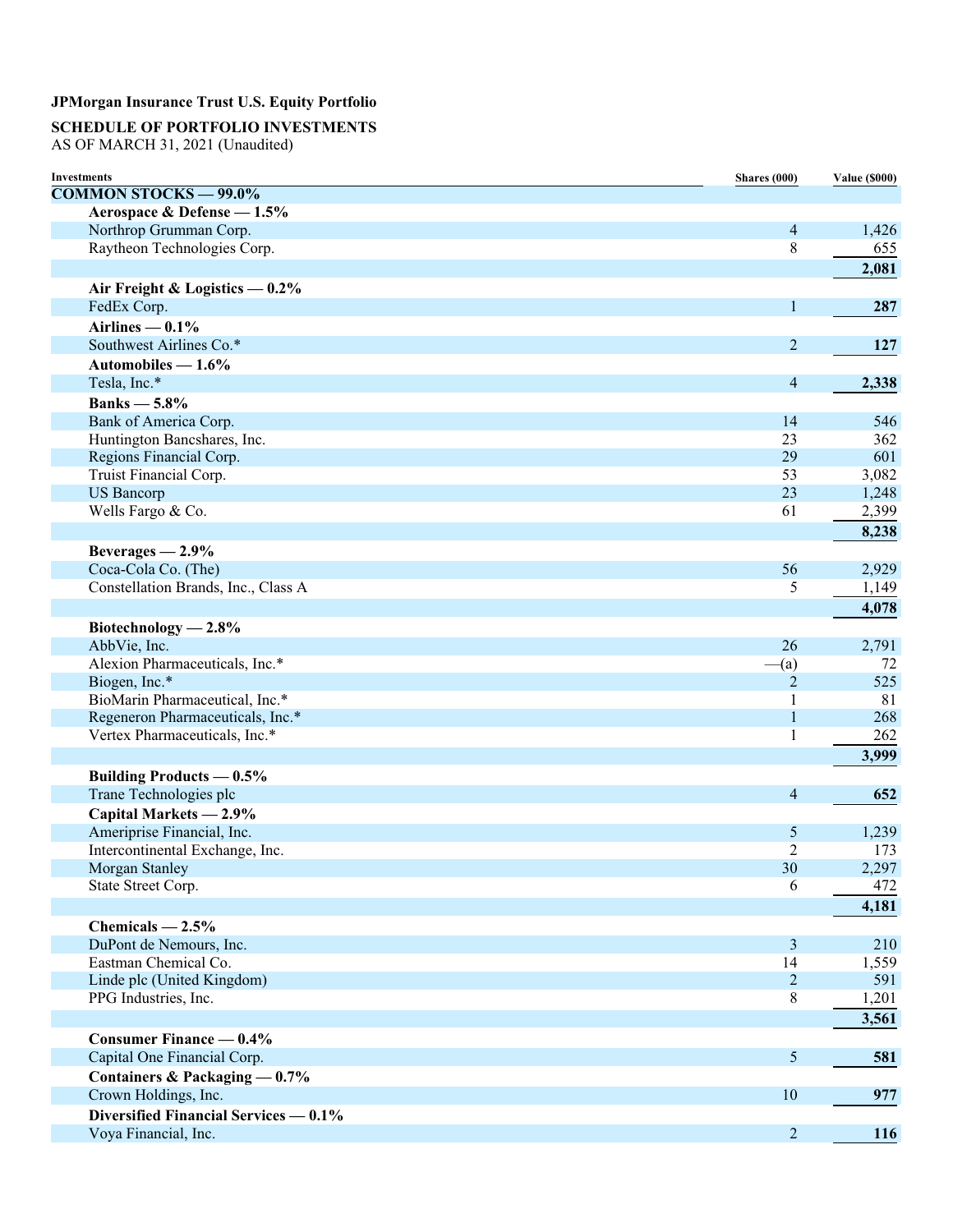| Electric Utilities - 3.6%                           |                         |       |
|-----------------------------------------------------|-------------------------|-------|
| NextEra Energy, Inc.                                | 46                      | 3,500 |
| Xcel Energy, Inc.                                   | 25                      | 1,677 |
|                                                     |                         | 5,177 |
| Electrical Equipment - 2.4%                         |                         |       |
| AMETEK, Inc.                                        | $\mathbf{1}$            | 123   |
| Eaton Corp. plc                                     | 24                      | 3,338 |
|                                                     |                         | 3,461 |
| Entertainment $-1.0\%$                              |                         |       |
| Netflix, Inc.*                                      | $\mathfrak{Z}$          | 1,355 |
| Equity Real Estate Investment Trusts (REITs) - 2.4% |                         |       |
| Prologis, Inc.                                      | 25                      | 2,699 |
| SBA Communications Corp.                            | 1                       | 224   |
| Sun Communities, Inc.                               | $\overline{2}$          | 310   |
| Ventas, Inc.                                        | $\overline{\mathbf{4}}$ | 235   |
|                                                     |                         | 3,468 |
| Food Products $-0.2\%$                              |                         |       |
| Mondelez International, Inc., Class A               | 4                       | 239   |
| Health Care Equipment & Supplies $-2.6\%$           |                         |       |
| Boston Scientific Corp.*                            | 47                      | 1,824 |
| Intuitive Surgical, Inc.*                           | 1                       | 870   |
| Medtronic plc                                       | $\overline{4}$          | 485   |
| Zimmer Biomet Holdings, Inc.                        | 3                       | 537   |
|                                                     |                         | 3,716 |
| Health Care Providers & Services - 2.5%             |                         |       |
| Centene Corp.*                                      | 5                       | 341   |
| Cigna Corp.                                         | 11                      | 2,612 |
| UnitedHealth Group, Inc.                            | $\overline{2}$          | 595   |
|                                                     |                         | 3,548 |
| Hotels, Restaurants & Leisure - 3.1%                |                         |       |
| Hilton Worldwide Holdings, Inc.*                    | 1                       | 74    |
| Marriott International, Inc., Class A*              | 9                       | 1,373 |
| McDonald's Corp.                                    | 9                       | 1,959 |
| Royal Caribbean Cruises Ltd.*                       | 1                       | 48    |
| Yum! Brands, Inc.                                   | 9                       | 941   |
|                                                     |                         | 4,395 |
| Household Durables — 0.2%                           |                         |       |
| <b>KB</b> Home                                      | 3                       | 129   |
| Toll Brothers, Inc.                                 | $\overline{2}$          | 125   |
|                                                     |                         | 254   |
|                                                     |                         |       |
| Household Products — 0.6%                           |                         |       |
| Procter & Gamble Co. (The)                          | 6                       | 880   |
| Insurance $-1.1\%$                                  |                         |       |
| Chubb Ltd.                                          | 3                       | 482   |
| Hartford Financial Services Group, Inc. (The)       | 4                       | 278   |
| Progressive Corp. (The)                             | 9                       | 854   |
|                                                     |                         | 1,614 |
| Interactive Media & Services - 7.4%                 |                         |       |
| Alphabet, Inc., Class A*                            | 3                       | 5,475 |
| Alphabet, Inc., Class C*                            | $\mathbf{1}$            | 2,565 |
|                                                     |                         |       |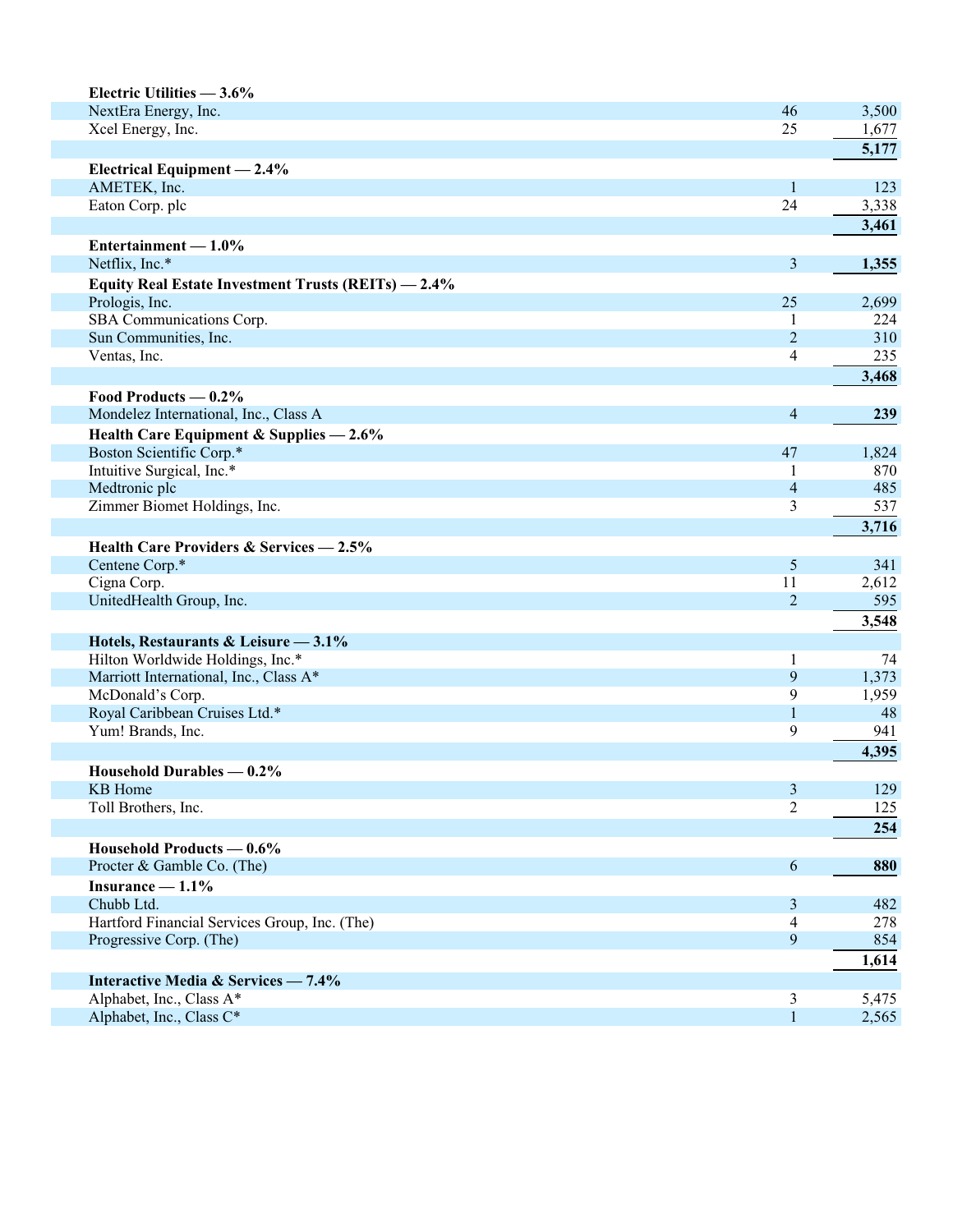## **SCHEDULE OF PORTFOLIO INVESTMENTS**

AS OF MARCH 31, 2021 (Unaudited) (continued)

| <b>Investments</b>                                        | Shares (000)        | <b>Value (\$000)</b> |
|-----------------------------------------------------------|---------------------|----------------------|
| Facebook, Inc., Class A*                                  | 8                   | 2,457                |
|                                                           |                     | 10,497               |
| <b>Internet &amp; Direct Marketing Retail - 5.5%</b>      |                     |                      |
| Amazon.com, Inc.*                                         | 2                   | 7,481                |
| Booking Holdings, Inc.*                                   | $-(a)$              | 338                  |
|                                                           |                     | 7,819                |
| IT Services $-5.6\%$                                      |                     |                      |
| FleetCor Technologies, Inc.*                              | 6                   | 1,533                |
| Mastercard, Inc., Class A                                 | 16                  | 5,732                |
| Okta, Inc.*                                               | 1                   | 160                  |
| Shopify, Inc., Class A (Canada)*                          | $\mathbf{1}$        | 582                  |
|                                                           |                     | 8,007                |
| Life Sciences Tools & Services — 0.5%                     |                     |                      |
| Thermo Fisher Scientific, Inc.                            | 1                   | 644                  |
| Machinery $-1.5%$                                         |                     |                      |
| Deere & Co.                                               | 2                   | 646                  |
| Ingersoll Rand, Inc.*                                     | 9                   | 444                  |
| Stanley Black & Decker, Inc.                              | 6                   | 1,109                |
|                                                           |                     | 2,199                |
| Media $-1.3%$                                             |                     |                      |
| Charter Communications, Inc., Class A*                    | $\overline{2}$      | 1,229                |
| Comcast Corp., Class A                                    | 11                  | 600                  |
|                                                           |                     | 1,829                |
|                                                           |                     |                      |
| Multi-Utilities $-0.4\%$                                  |                     |                      |
| Ameren Corp.<br>CMS Energy Corp.                          | $\overline{2}$<br>6 | 183<br>389           |
|                                                           |                     |                      |
|                                                           |                     | 572                  |
| Oil, Gas & Consumable Fuels - 1.4%                        |                     |                      |
| Chevron Corp.                                             | 5                   | 490                  |
| ConocoPhillips                                            | 9                   | 469                  |
| Diamondback Energy, Inc.<br>Pioneer Natural Resources Co. | $\overline{2}$      | 134<br>617           |
|                                                           | 4                   | 118                  |
| TC Energy Corp. (Canada)<br>Williams Cos., Inc. (The)     | 3<br>6              | 134                  |
|                                                           |                     |                      |
|                                                           |                     | 1,962                |
| <b>Personal Products — 0.2%</b>                           |                     |                      |
| Estee Lauder Cos., Inc. (The), Class A                    | 1                   | 238                  |
| Pharmaceuticals $-3.2\%$                                  |                     |                      |
| Bristol-Myers Squibb Co.                                  | 36                  | 2,270                |
| Elanco Animal Health, Inc.*                               | 2                   | 72                   |
| Eli Lilly and Co.                                         | $\overline{9}$      | 1,618                |
| Johnson & Johnson                                         | 2                   | 307                  |
| Merck & Co., Inc.                                         | $\overline{4}$      | 283                  |
|                                                           |                     | 4,550                |
| Professional Services - 1.6%                              |                     |                      |
| Booz Allen Hamilton Holding Corp.                         | $\overline{2}$      | 133                  |
| IHS Markit Ltd.                                           | 3                   | 245                  |
| Leidos Holdings, Inc.                                     | 19                  | 1,862                |
|                                                           |                     | 2,240                |
| Road & Rail $-2.9\%$                                      |                     |                      |
| Lyft, Inc., Class A*                                      | 7                   | 442                  |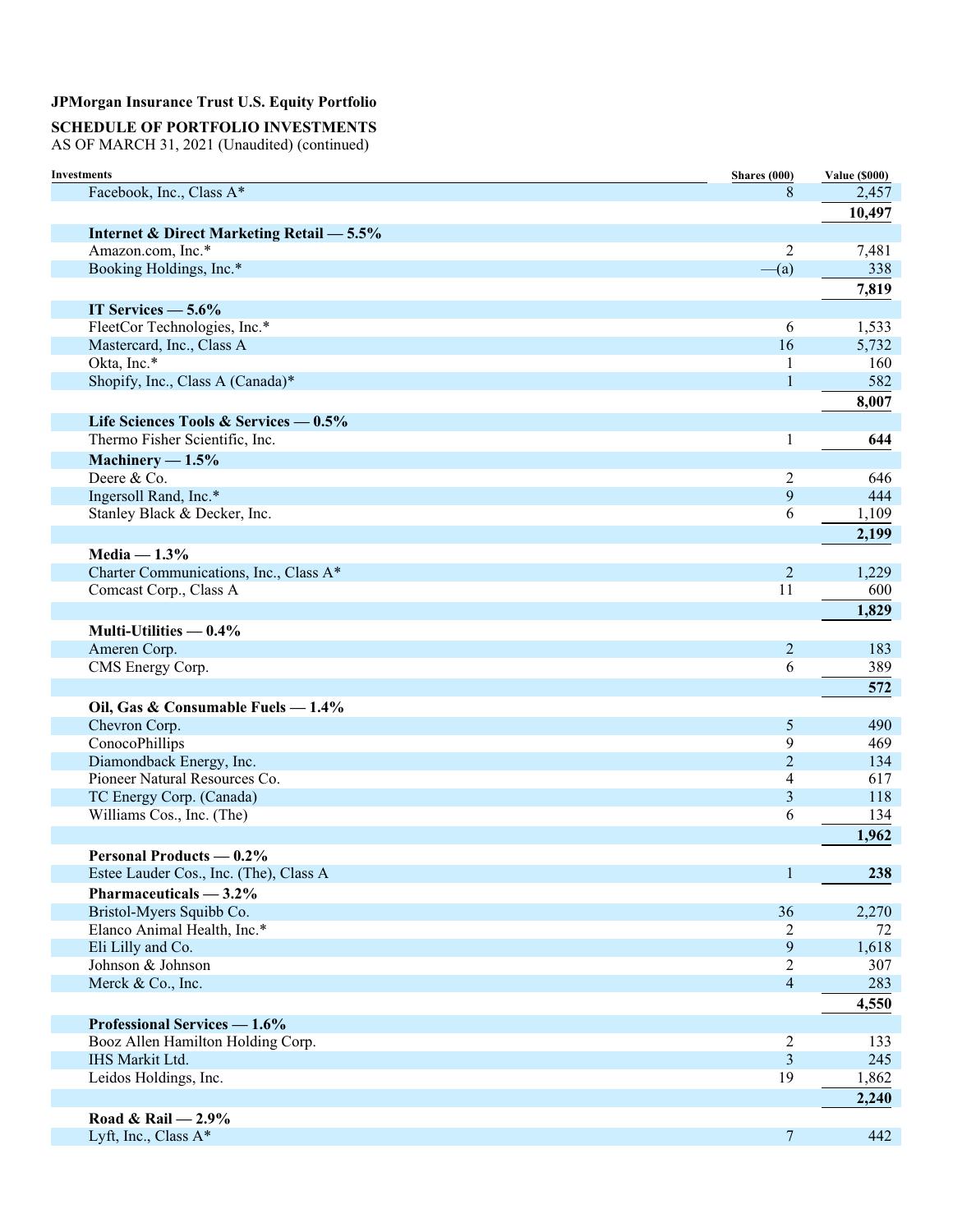| Norfolk Southern Corp.                                                               | 12             | 3,333   |
|--------------------------------------------------------------------------------------|----------------|---------|
| Union Pacific Corp.                                                                  | 1              | 313     |
|                                                                                      |                | 4,088   |
| Semiconductors & Semiconductor Equipment - 7.6%                                      |                |         |
| Advanced Micro Devices, Inc.*                                                        | 23             | 1,772   |
| Analog Devices, Inc.                                                                 | 22             | 3,432   |
| Applied Materials, Inc.                                                              | 2              | 263     |
| ASML Holding NV (Registered), NYRS (Netherlands)                                     | $\overline{2}$ | 1,168   |
| Lam Research Corp.                                                                   | $\overline{2}$ | 1,407   |
| NVIDIA Corp.                                                                         | $\mathbf{1}$   | 419     |
| NXP Semiconductors NV (Netherlands)                                                  | 11             | 2,307   |
|                                                                                      |                | 10,768  |
| Software $-8.3\%$                                                                    |                |         |
| Ceridian HCM Holding, Inc.*                                                          | 9              | 792     |
| Coupa Software, Inc.*                                                                | 2              | 483     |
| Intuit, Inc.                                                                         | 1              | 544     |
| Microsoft Corp.                                                                      | 39             | 9,105   |
| Oracle Corp.                                                                         | 1              | 73      |
| Paylocity Holding Corp.*                                                             | 1              | 151     |
| salesforce.com, Inc.*                                                                | $\mathbf{1}$   | 197     |
| Workday, Inc., Class A*                                                              | $\overline{c}$ | 442     |
|                                                                                      |                | 11,787  |
| Specialty Retail $-3.7%$                                                             |                |         |
| AutoZone, Inc.*                                                                      | $-(a)$         | 324     |
| Lowe's Cos., Inc.                                                                    | 13             | 2,399   |
| O'Reilly Automotive, Inc.*                                                           | 3              | 1,273   |
| Ross Stores, Inc.                                                                    | 8              | 918     |
| TJX Cos., Inc. (The)                                                                 | 5              | 322     |
|                                                                                      |                | 5,236   |
|                                                                                      |                |         |
| Technology Hardware, Storage & Peripherals - 5.4%                                    |                |         |
| Apple, Inc.                                                                          | 60<br>5        | 7,284   |
| Seagate Technology plc                                                               |                | 384     |
|                                                                                      |                | 7,668   |
| Textiles, Apparel & Luxury Goods - 0.4%                                              |                |         |
| NIKE, Inc., Class B                                                                  | 4              | 539     |
| Tobacco — $0.1\%$                                                                    |                |         |
| Philip Morris International, Inc.                                                    | 2              | 205     |
| Wireless Telecommunication Services — 0.3%                                           |                |         |
| T-Mobile US, Inc.*                                                                   | 4              | 448     |
| <b>TOTAL COMMON STOCKS</b>                                                           |                |         |
| (Cost \$82,941)                                                                      |                |         |
|                                                                                      |                | 140,619 |
| <b>SHORT-TERM INVESTMENTS - 1.0%</b>                                                 |                |         |
| <b>INVESTMENT COMPANIES - 1.0%</b>                                                   |                |         |
| JPMorgan U.S. Government Money Market Fund Class Institutional Shares, 0.03% (b) (c) |                |         |
| (Cost \$1,399)                                                                       | 1,399          | 1,399   |
| Total Investments - 100.0% (Cost \$84,340)                                           |                | 142,018 |
| Liabilities in Excess of Other Assets $-0.0\%$ (d)                                   |                | (22)    |
| Net Assets - 100.0%                                                                  |                | 141,996 |

Percentages indicated are based on net assets.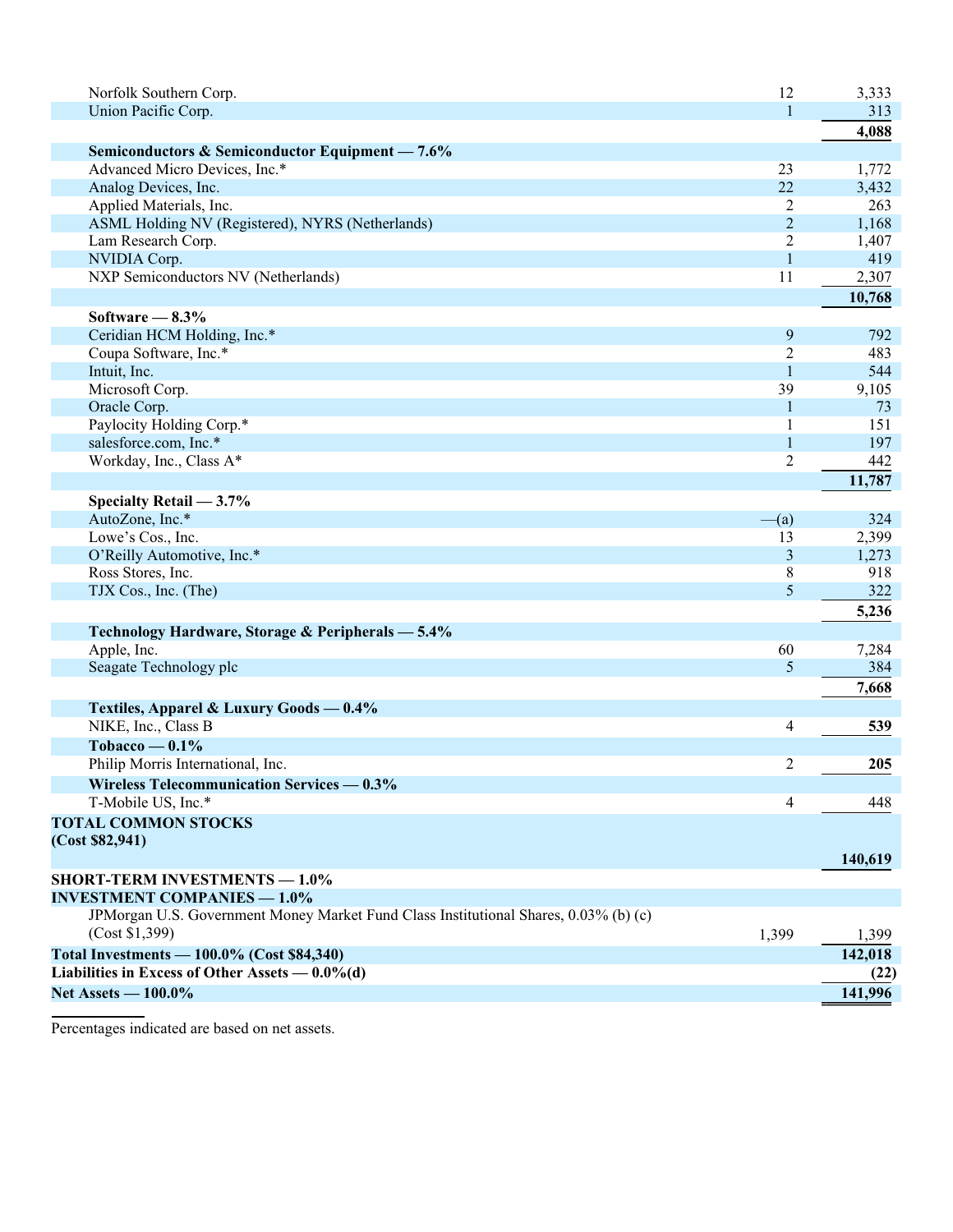**SCHEDULE OF PORTFOLIO INVESTMENTS** 

AS OF MARCH 31, 2021 (Unaudited) (continued)

#### **Abbreviations**

NYRS New York Registry Shares

- (a) Amount rounds to less than one thousand.
- (b) Investment in an affiliated fund, which is registered under the Investment Company Act of 1940, as amended, and is advised by J.P. Morgan Investment Management Inc.
- (c) The rate shown is the current yield as of March 31, 2021.<br>(d) Amount rounds to less than  $0.1\%$  of net assets.
- (d) Amount rounds to less than  $0.1\%$  of net assets.<br>
Non-income producing security
- Non-income producing security.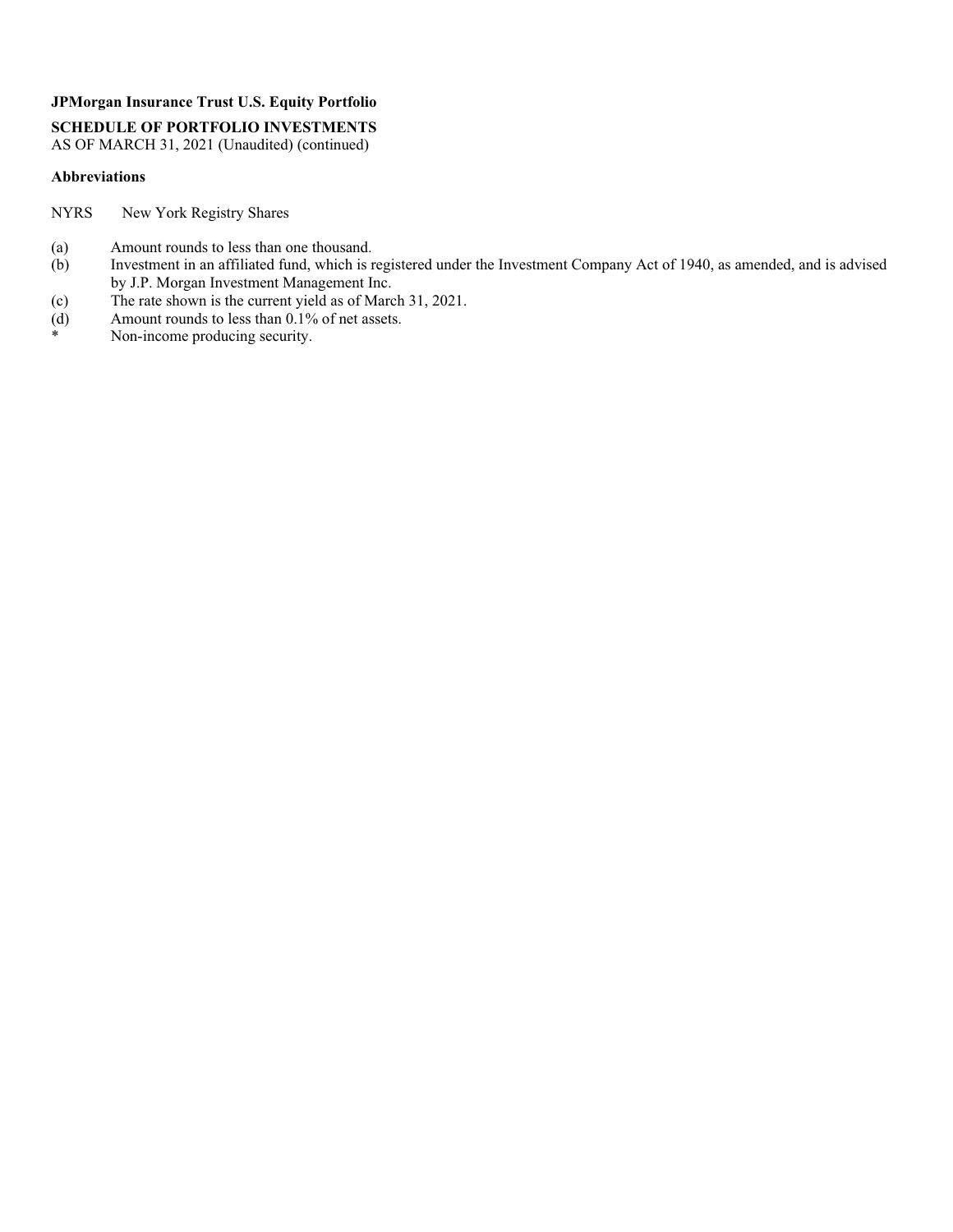**SCHEDULE OF PORTFOLIO INVESTMENTS** 

AS OF MARCH 31, 2021 (Unaudited) (continued)

### **Futures contracts outstanding as of March 31, 2021 (amounts in thousands, except number of contracts):**

| <b>Description</b><br><b>Long Contracts</b> | <b>Number of Contracts</b> | <b>Expiration</b><br>Date | Trading<br>Currencv | <b>Notional</b><br>Amount<br><b>(S)</b> | <b>Value and</b><br><b>Unrealized</b><br>Appreciation<br>(Depreciation) (\$) |
|---------------------------------------------|----------------------------|---------------------------|---------------------|-----------------------------------------|------------------------------------------------------------------------------|
| S&P 500 E-Mini Index                        | 4                          | 06/2021                   | JSD                 | 794                                     |                                                                              |

#### **Abbreviations**

USD United States Dollar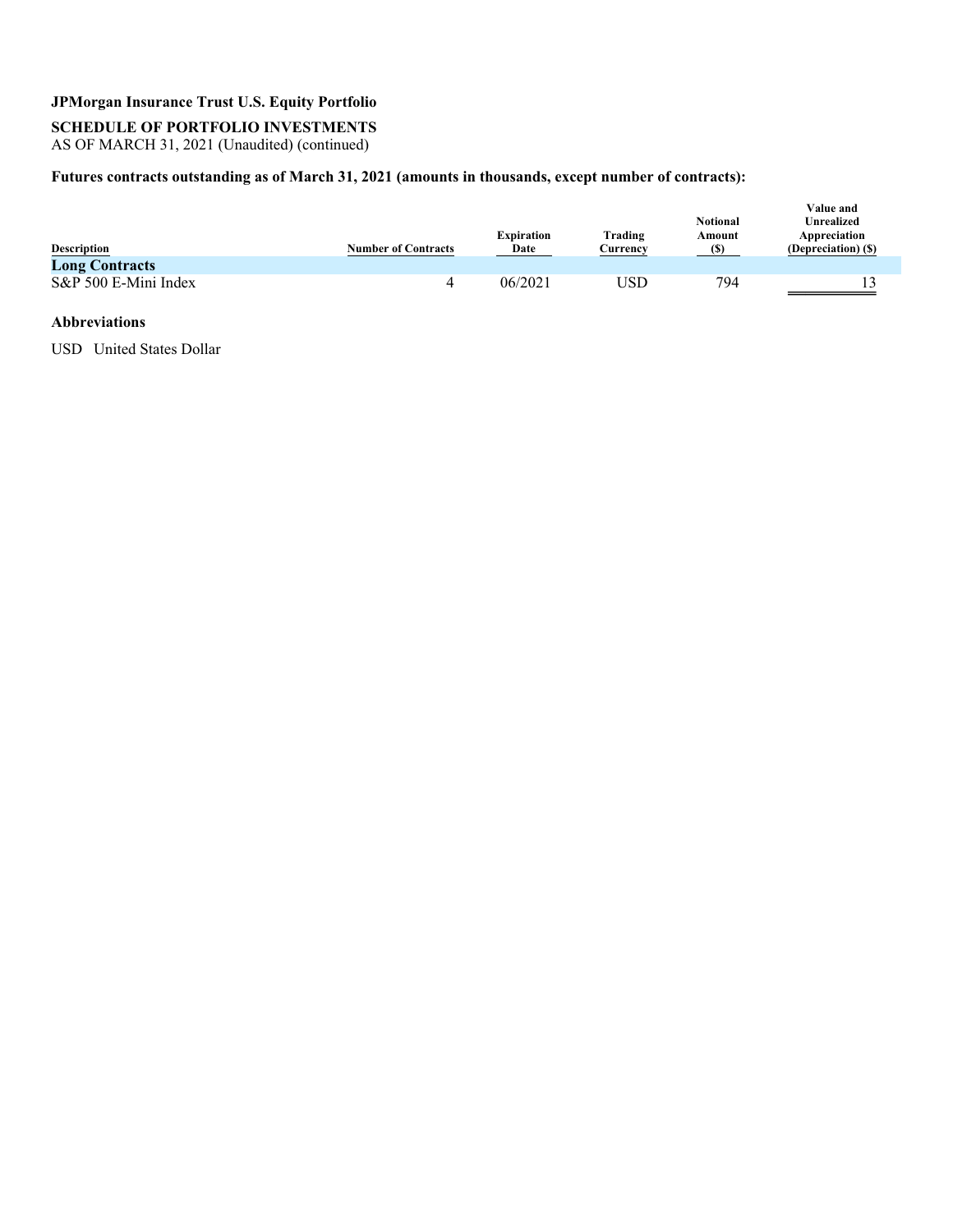## **SCHEDULE OF PORTFOLIO INVESTMENTS**

AS OF MARCH 31, 2021 (Unaudited) (continued) (Dollar values in thousands)

**A. Valuation of Investments** — Investments are valued in accordance with U.S. generally accepted accounting principles ("GAAP") and the Portfolio's valuation policies set forth by, and under the supervision and responsibility of, the Board of Trustees of the Trust (the "Board"), which established the following approach to valuation, as described more fully below: (i) investments for which market quotations are readily available shall be valued at their market value and (ii) all other investments for which market quotations are not readily available shall be valued at their fair value as determined in good faith by the Board.

J.P. Morgan Investment Management Inc. (the "Administrator") has established the J.P. Morgan Asset Management Americas Valuation Committee ("AVC") to assist the Board with the oversight and monitoring of the valuation of the Portfolio's investments. The Administrator implements the valuation policies of the Portfolio's investments, as directed by the Board. The AVC oversees and carries out the policies for the valuation of investments held in the Portfolio. This includes monitoring the appropriateness of fair values based on results of ongoing valuation oversight including, but not limited, to consideration of macro or security specific events, market events, and pricing vendor and broker due diligence. The Administrator is responsible for discussing and assessing the potential impacts to the fair values on an ongoing basis, and, at least on a quarterly basis, with the AVC and the Board.

Equities and other exchange-traded instruments are valued at the last sale price or official market closing price on the primary exchange on which the instrument is traded before the net asset values ("NAV") of the Portfolio are calculated on a valuation date.

Investments in open-end investment companies ("Underlying Funds") are valued at each Underlying Fund's NAV per share as of the report date.

Futures contracts are generally valued on the basis of available market quotations.

Valuations reflected in this report are as of the report date. As a result, changes in valuation due to market events and/or issuer-related events after the report date and prior to issuance of the report are not reflected herein.

The various inputs that are used in determining the valuation of the Portfolio's investments are summarized into the three broad levels listed below.

- Level 1 Unadjusted inputs using quoted prices in active markets for identical investments.
- Level 2 Other significant observable inputs including, but not limited to, quoted prices for similar investments, inputs other than quoted prices that are observable for investments (such as interest rates, prepayment speeds, credit risk, etc.) or other market corroborated inputs.
- Level 3 Significant inputs based on the best information available in the circumstances, to the extent observable inputs are not available (including the Portfolio's assumptions in determining the fair value of investments).

A financial instrument's level within the fair value hierarchy is based on the lowest level of any input, both individually and in the aggregate, that is significant to the fair value measurement. The inputs or methodology used for valuing instruments are not necessarily an indication of the risk associated with investing in those instruments.

The following table represents each valuation input as presented on the Schedule of Portfolio Investments ("SOI"):

|                                                    | Level 1<br>Quoted prices |  | Level 2<br>Other significant observable<br>inputs |  | Level 3<br>Significant unobservable<br>inputs | Total     |
|----------------------------------------------------|--------------------------|--|---------------------------------------------------|--|-----------------------------------------------|-----------|
| <b>Total Investments in Securities(a)</b>          | \$142,018                |  |                                                   |  |                                               | \$142,018 |
| <b>Appreciation in Other Financial Instruments</b> |                          |  |                                                   |  |                                               |           |
| Futures Contracts(a)                               |                          |  |                                                   |  |                                               |           |
|                                                    |                          |  |                                                   |  |                                               |           |

(a) Please refer to the SOI for specifics of portfolio holdings.

**B. Investment Transactions with Affiliates** — The Portfolio invested in an Underlying Fund which is advised by the Adviser. An issuer which is under common control with the Portfolio may be considered an affiliate. The Portfolio assumes the issuer listed in the table below to be an affiliated issuer. The Underlying Fund's distributions may be reinvested into the Underlying Fund. Reinvestment amounts are included in the purchase cost amounts in the table below.